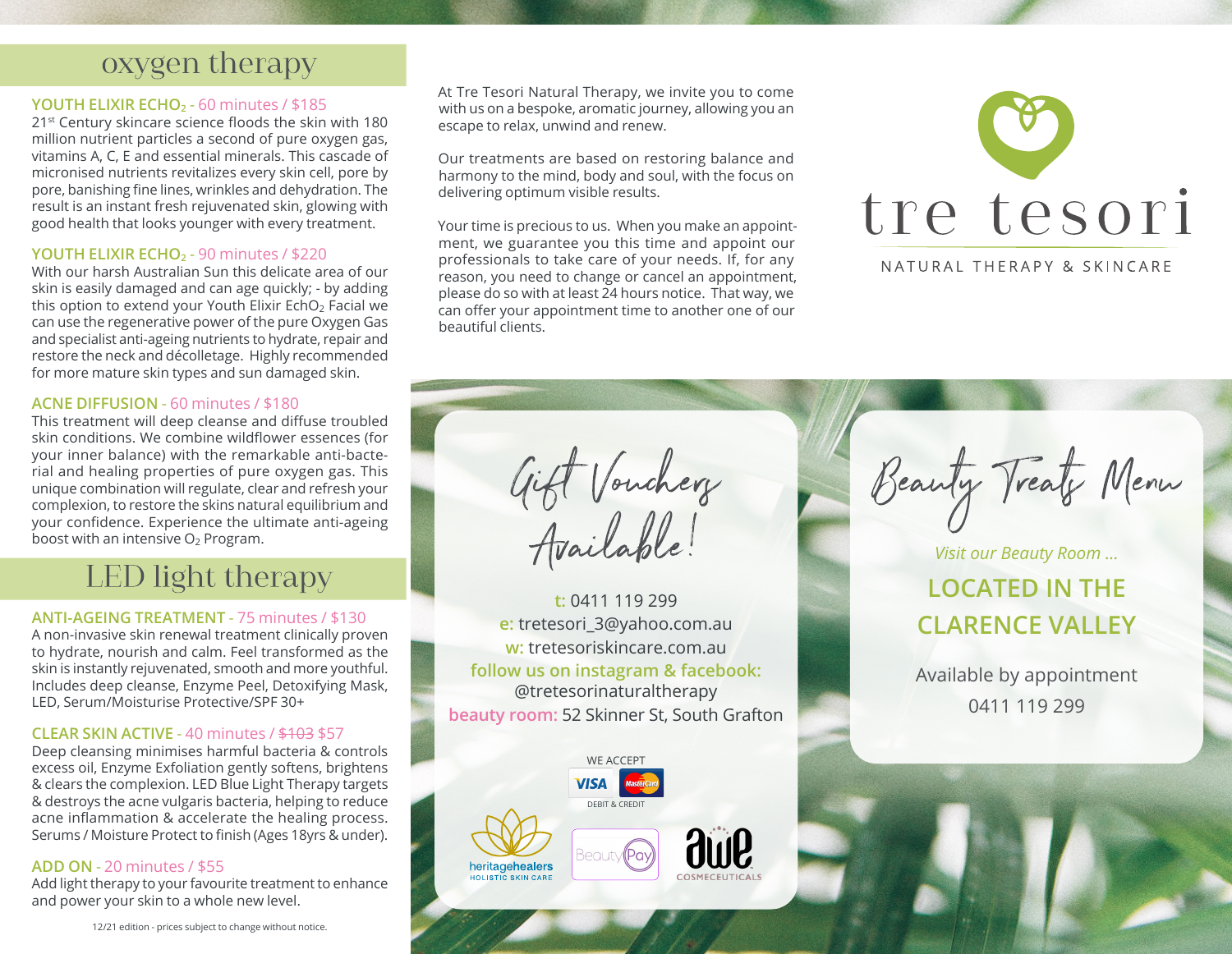# wildflower healing facials

#### **TEENAGER** - 40 minutes / \$57

Start your pre-teen learning about skin & skincare. The Teenager Facial helps to unclog blocked pores, clear acne, reduce oil & the appearance of pores. Ages 16 & under.

#### **WILDFLOWER REFRESHER** - 45 minutes / \$75

A deep cleansing treatment for all skin types. Designed to regenerate the skin, this facial combines properties of Kaolin and Bentonite clays with cooling witch hazel, balancing geranium and ground wattle husks, leaving pores refined and the complexion smooth and clear.

#### **WILDFLOWER INDULGENCE** - 60 minutes / \$105

Indulge the skin & its senses! High performance actives, anti-oxidants & essential skin nutrients work to cleanse, hydrate and revitalise the skin. Soothing aromatherapy facial massage melts away tensions. "A must for stress-free skin that glows with radiant health".

#### **WILDFLOWER BACIAL** - 60 minutes / \$115

Deluxe back treatment – bring life & youthfulness to your back with this Ayurvedic Bacial - "just like a facial". Unwind & relieve tension with a relaxing back massage - includes a soothing aromatic foot cleanse & scrub.

### lymphatic facial

#### **PRIN LYMPHATIC ENZYME THERAPY** 75 minutes / \$185

A tightening treatment mask designed to work with the circulatory system. It works by applying transient pressure to the skin, to assist with activating the lymphatic system removing toxins. The circulatory system brings fresh oxygenated blood to the cells in the skin, in turn creating the plasmatic effect.

It helps to hydrolyse skin cells, increase oxygen and cellular activity, encourages new collagen, elastin formation and acts as a detox for your skin; lifting and tightening to create a more youthful, firmer and glowing appearance.

This is a go-to treatment for ageing, acne/problematic, sensitised skins, and prep for advanced therapy.

Indulge the mind, pody of youl. In you!<br>In you! Soothes your inner soul. Awaken to reveal the Goddess Natural Enzyme Peel, Collagen Infusing the southes in you!

# skin intensive facials

#### **EXPRESS ACTIVE** - 45 minutes / \$105

A wonderfully cooling & soothing facial massage. Potent actives are released from a freeze-dried, organic biomatrix & infused into the skin. Choose your Express Active facial: *CAVIAR* - great for mature, dry & ageing skin *VITAMIN C* - great for fatigued & stressed skin

#### **COLLAGEN INFUSION**

#### 60 minutes / Standard - \$150 / Deluxe - \$185

This super intense facial combines nutrient rich organics & healing wildflowers with a 100% saturation of pure collagen for a luxurious & replenishing skin boost. Moisturises & regenerates, leaving the skin revived, totally hydrated & wrinkle free & aids in scarring.

#### **PEPTIDE POWER**

#### 60 minutes / Standard - \$148 / Deluxe - \$183

This ultra-firming power facial pumps high performance anti-ageing actives deep into the skin. The unique combination of plant-derived bio-peptides instantly erases facial wrinkles for naturally smoother, firmer & healthier skin. This peel off mask treatment is an amazingly powerful skin restoration system, for immediate & long-term visible wrinkle reduction.

#### **PERFECT HARMONY FACIAL** - 90 minutes / \$217

Luxurious treat encapsulates the mind, body, soul & skin. Combining high performance actives Enzyme exfoliant + Lactic Peel + an abundance of Vitamins A+B+C together with our bespoke mask (tailored to your skin needs), your skin will be looking and feeling more radiant with enhanced elasticity, texture, tone and clarity. Bonus scalp massage & Kansa facial massage will relieve tension, detoxify the skin and melt away fine lines. Perfect!

#### **DIVINE GODDESS** - 90 minutes / \$235

Provides an intense, anti-ageing combination of Papaya Enzyme Peel + Express Active + Collagen Infusion. Your journey begins with an aromatic relax and de-stress cleanse, followed by natural enzymatic exfoliation action of papaya and pineapple to gently soften, brighten the skin and prepare for maximum delivery with your choice of active massage mask. To complete the transformation, your fine lines are then targeted with an intensive anti-ageing infusion of pure collagen - while a gentle scalp massage soothes your inner soul. Awaken to reveal the Goddess in you!

# holistic facial peels

#### **PASSION FLOWER PEEL WITH HYDRATION MASK** 50 minutes / \$135

This gentle, yet effective treatment is designed to peel away the superficial layers of the epidermis, as well as improve hydration. Suitable for all skin types, especially if you are suffering from mild acne, fine lines & pigmentation. Packed with anti-inflammatory and antioxidant ingredients. For best results, an intensive course is recommended.

#### **PASSION FLOWER PEEL WITH COLLAGEN** 90 min / \$197

Instantly erase your wrinkles with a passion flower peel, followed by an intense infusion of pure collagen. The skin rejuvenating Lactic & Gluconic peel beautifully prepares the skin for a 100% saturation of super hydrating collagen - a soothing and replenishing skin boost. This powerful facial refines & hydrates to reveal a radiant, more youthful skin.

#### **PAPAYA ENZYME PEEL** (treatment upgrade) - \$19

Natural enzymatic peel gently softens, brightens and clears the complexion. Restores balance inside & out leaving smooth & nourished skin.

## dermaplaning

Dermaplaning is a manual form of exfoliation, using a small blade to scrape away dead skin cells to reveal the fresh, brighter skin beneath. It is a simple and safe procedure for exfoliating the epidermis and ridding the skin of fine vellous hair (peach fuzz). Dermaplaning is most often used on those with rough, dry skin, mild acne scarring, superficial hyper-pigmentation, or fine lines and wrinkles. This treatment results in a more refined, "glowing" appearance.

#### **DERMAPLANE AGELESS + DERMA MASK** 90 minutes / \$199

Includes deep cleanse, destress & relax massage, AHA/BHA to prep skin, dermaplane (optional steam and extractions), Natural Enzyme Peel, Lactic Acid Peel, Peptide Plant based Mask and Finish Serum/Moisturise Protective/SPF 30+

#### **DERMAPLANE AGELESS + COLLAGEN INFUSION** 105 minutes / \$215

Includes deep cleanse, destress & relax massage, AHA/BHA to prep skin, dermaplane (optional steam and extractions), Natural Enzyme Peel, Collagen Infusion mask and Finish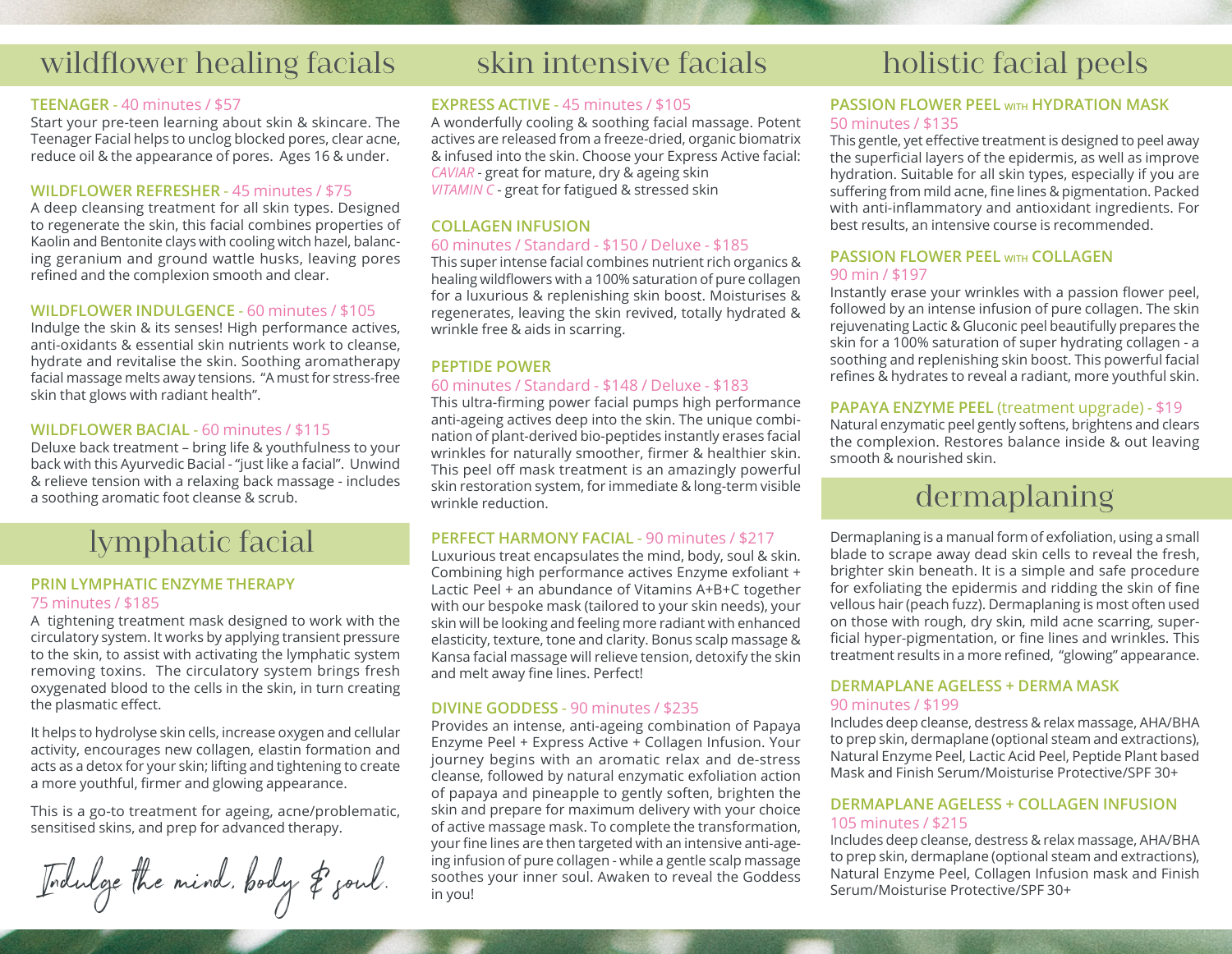Extra Beauty Treat

# add-on treats

#### **MULTI VITAMIN BOOSTER -** \$27

Boost your skin with an added infusion of Vitamins A+B+C. Great for improving dull, ageing, pigmentation & acne prone skin. Add to any facial.

#### **SKIN CALMA BOOSTER -** \$30

Instantly calm reactive skin with an infusion of Hydration, Calm & Vita K capillary repair. Sweet Relief for even the most sensitive, coupe rosé/rosacea prone skin. Add to any facial.

#### **MEDITATION WITH TIBETAN SINGING BOWLS** - \$25

Tibetan singing bowls unique tones create the perfect state for deep relaxation, stress reduction, holistic healing & recharges the aura. The subtle tones work directly with your chakras & you will feel energised & at One! Add to any treatment.

#### **FOOT SOAK & SALT SCRUB -** \$25

Give your feet the attention they deserve! Begin with a Mineral Rich Dead Sea Salt warm soak, infused with your bespoke Aromatherapy Oil, easing your tension away and relaxing into gentle massage. Add on to any treatment (please note there is NO nail work in this service).

### ayurvedic facials

#### **TIBETAN HEALING**

#### 75 minutes / \$149

This unique, ayurvedic inspired healing ritual merges ancient Tibetan healing traditions with professional skincare to enhance your skin health, energy & well-being. With gentle strokes, Kansa - the sacred ayurvedic healing metal of India - gently harmonises & recharges the aura, while smoothing wrinkles & rejuvenating the skin.

Mineral rich clays refine & purify the skin, while sounds of Tibetan singing bowls fill the room, resonating with your chakras - clearing & energising. The result is a powerful sense of complete healing, that delivers total well-being & radiant, silky soft skin.